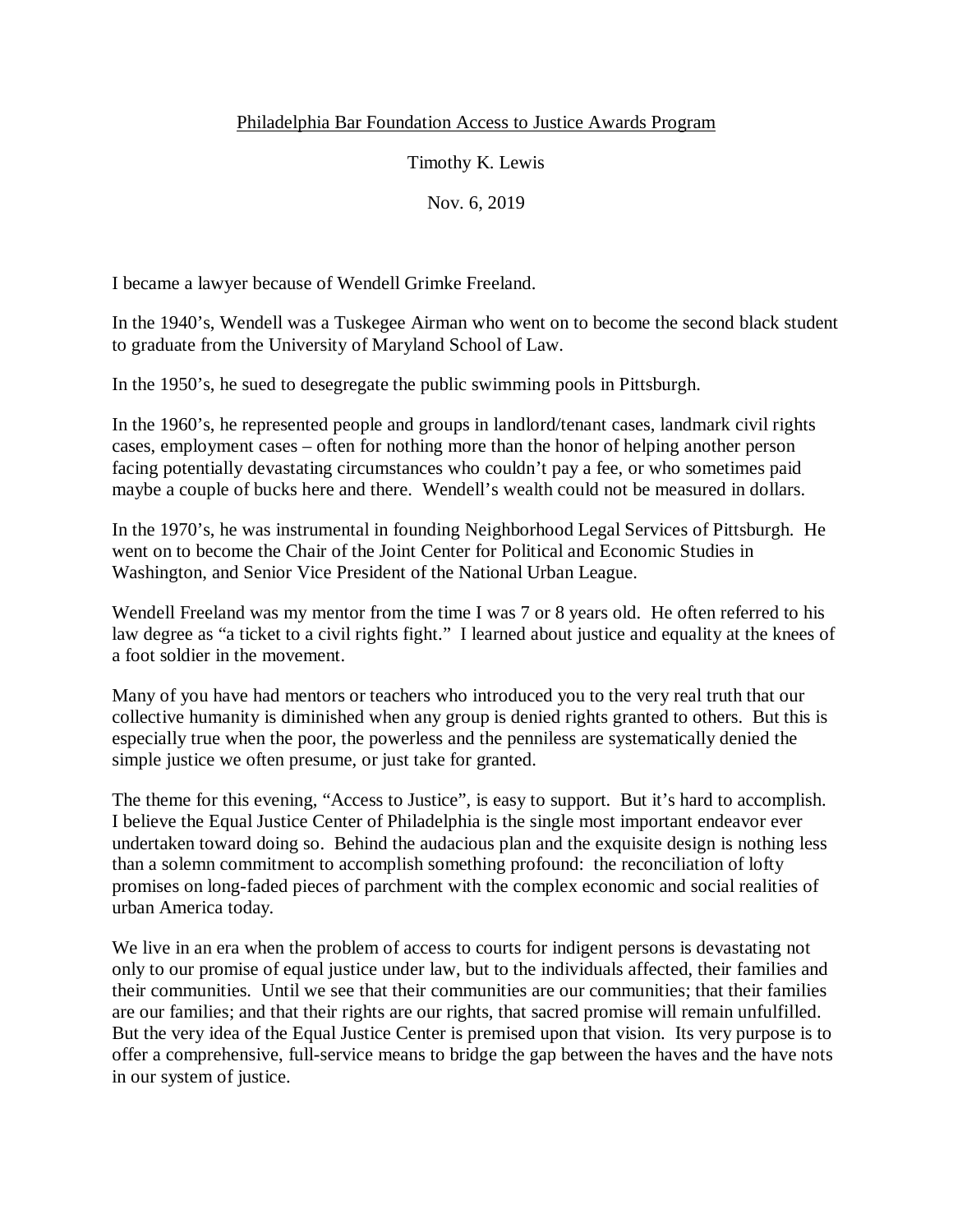As Jessica Hilburn-Holmes has written, "80% of Philadelphians facing economic hardship are navigating high-stakes legal situations without a lawyer." Now, we know that when people who can't afford a lawyer show up in court to take on a custody matter, an eviction notice, a benefits issue (or any other potentially life-altering dispute) representing themselves, they suffer.

These cases typically involve fundamental human needs. But there's a lot involved in vindicating individual rights to ensure that these needs are met.

A person without legal guidance often doesn't know what issues to raise, how to raise them, what motions to file, what witnesses to call, what relief they're entitled to – or even what court to go to. And they might never get over these hurdles, despite the fact that they might be entirely deserving of relief. And this, in turn, has severe economic consequences.

When an indigent person is evicted from public housing, that person and his or her family will need even greater public assistance. The same is true when someone is denied housing they might otherwise have been entitled to, or benefits they might otherwise have received.

When a person is wrongly dismissed from their employment but cannot afford a lawyer, the likelihood that they will prevail against an employer with a highly skilled, experienced employment lawyer is almost nil. And this, too, increases the costs to society in the form of unemployment benefits, housing issues and general sustenance needs. And when we add the impact unemployment, poverty and homelessness have on crime rates in our communities, it's not hard to see that a lack of access to the courts, and in particular to effective legal representation, ultimately affects us all.

The Equal Justice Center will provide the means to address all of this. And that's important, because it not only enhances our capacity to live up to our most fundamental values; it also allows us to improve the overall health and well-being of our most underserved communities. And when we do that, we are improving ourselves and our nation.

We are on a mission for justice. I ask that you support this cause. I ask that you support the legal and social organizations that will work together in a cohesive way to provide a full array of services to individuals and families who need them the most – much as a large law firm does on behalf of its corporate clients. Those who have the least are just as entitled to top-shelf justice as the most privileged among us.

And I ask that you ask yourselves, "What have I done with the gifts I've been given to advance the cause of justice for those most in need?" That question of compassion is as old as Scripture (Micha, Chapter 6, Verse 8: "What doth the Lord require of thee but to do justly, and to love mercy, and to walk humbly with thy God?"), and as current as our response to the family put out on the street yesterday because they didn't have the means to fight an unjust eviction.

The Equal Justice Center will provide 14 different versions of the Wendell Freeland's of our profession to fight for that family and provide the guidance and assistance it needs to rise, and to stay risen.

One of my heroes, Muhammad Ali, is credited with the shortest poem in the history of the English language: "Me, We". I am nothing – we are nothing, without each other. We stand on